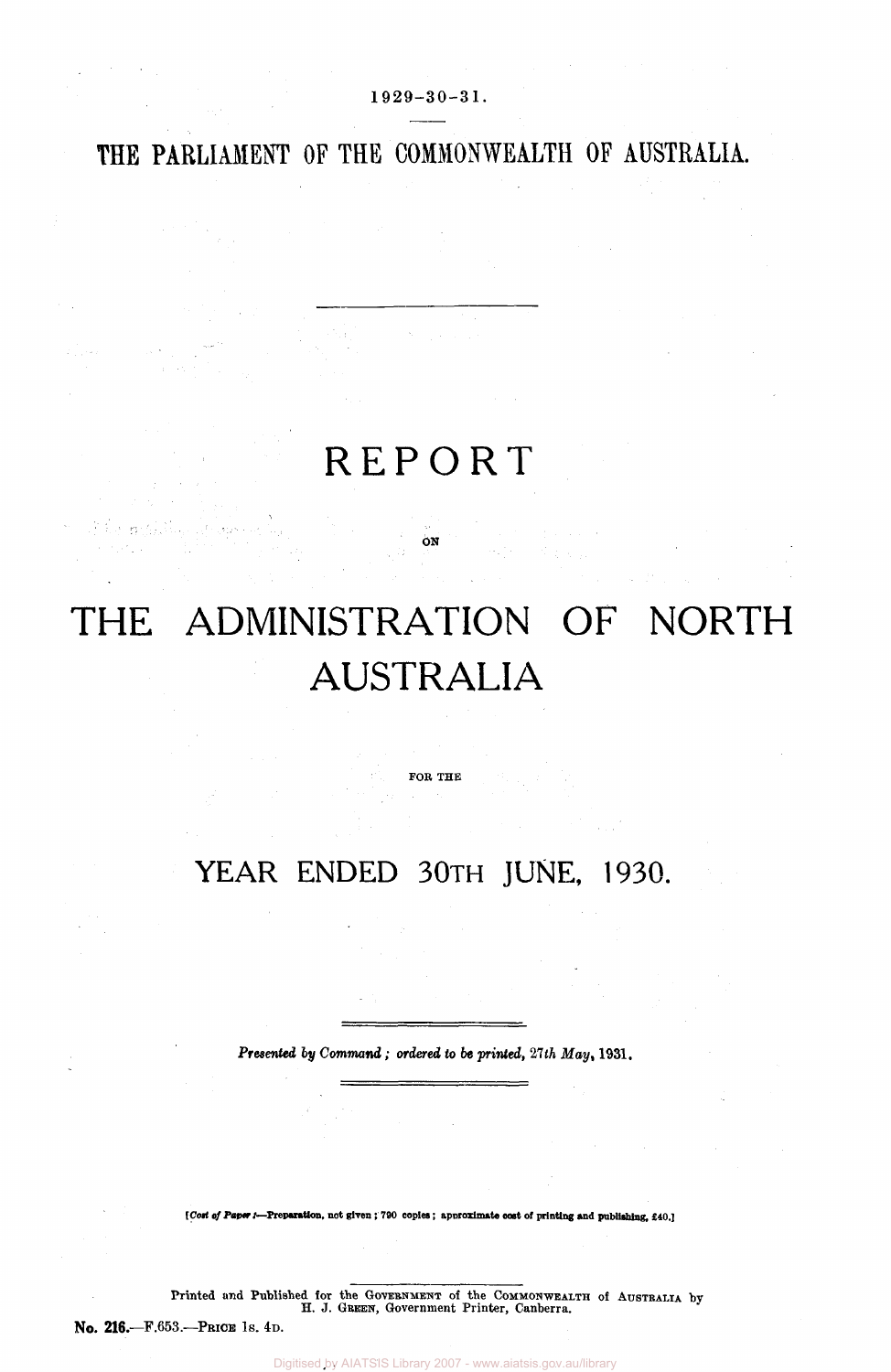#### DINGO FUND.

Rewards paid for scalps amounted to £153 3s. 9d., other expenditure being £15 17s. l1d. The collections credited to the fund totalled £657 16s. 5d.

#### AGRICULTURE.

The Inspector reports progress in the area under cultivation for peanuts and in the methods of harvesting, although some poor yields and, in many cases, second-grade crops were the result of a very bad rainfall distribution.

#### FISHERIES.

Eight master pearlers, owning 32 boat's, experienced a successful year. The total take of shell was 750 tons, of which 20 per cent, was discarded.

The number of Japanese, Malays and Koepangers employed in the industry was 278. The quantity of trepang shipped to the East during the year was 599 cwt., valued at £2,882, representing an increase of £1,734 in value on last year's export.

Darwin Harbour is teeming with fish, but the trade in smoked and salted fish is very small.

#### ABORIGINALS.

The behaviour of the aboriginal population was satisfactory, there having been a marked diminution in crime.

The Chief Protector met in conference representatives of the Pastoralists, Unions and Missions, in order to discuss matters relating to the employment of aboriginals and half-castes. A report of the conference was forwarded to the Minister for consideration.

The number of aboriginals medically examined during the year was 984. Cases requiring hospital attention were sent to the Darwin Aboriginal Hospital, where 293 were treated.

There was a marked decrease in the number of patients admitted suffering from granuloma and venereal diseases.

#### COURTS.

In the local court there were 362 actions, whilst those in the police court numbered 374, a decrease of 74 on last year's record number.

A review of the proceedings of the Supreme Court is contained in the Clerk's report.

#### PUBLIC TRUSTEE.

During the year there were nineteen new estates ; 21 estates were finalized. The number of estates current on 30th June, 1930, was 54, representing a total sum of £3,805 18s. 4d.

#### DARWIN GAOL AND LABOUR PRISON.

The gaoler reports no deaths and no cases of serious illness, although four inmates developed measles.

The number received in the gaol during the year was 157. The number discharged was 27, while those remaining in gaol at the end of the year numbered 50.

#### PUBLIC SERVICE.

The work for officers during the year was of a heavy nature, but all responded well and gave loyal service.

One resignation was received during the year.

I have the honour to be,

Sir,

Your obedient servant,

R. H. WEDDELL, Lt.-Col., Government Resident;.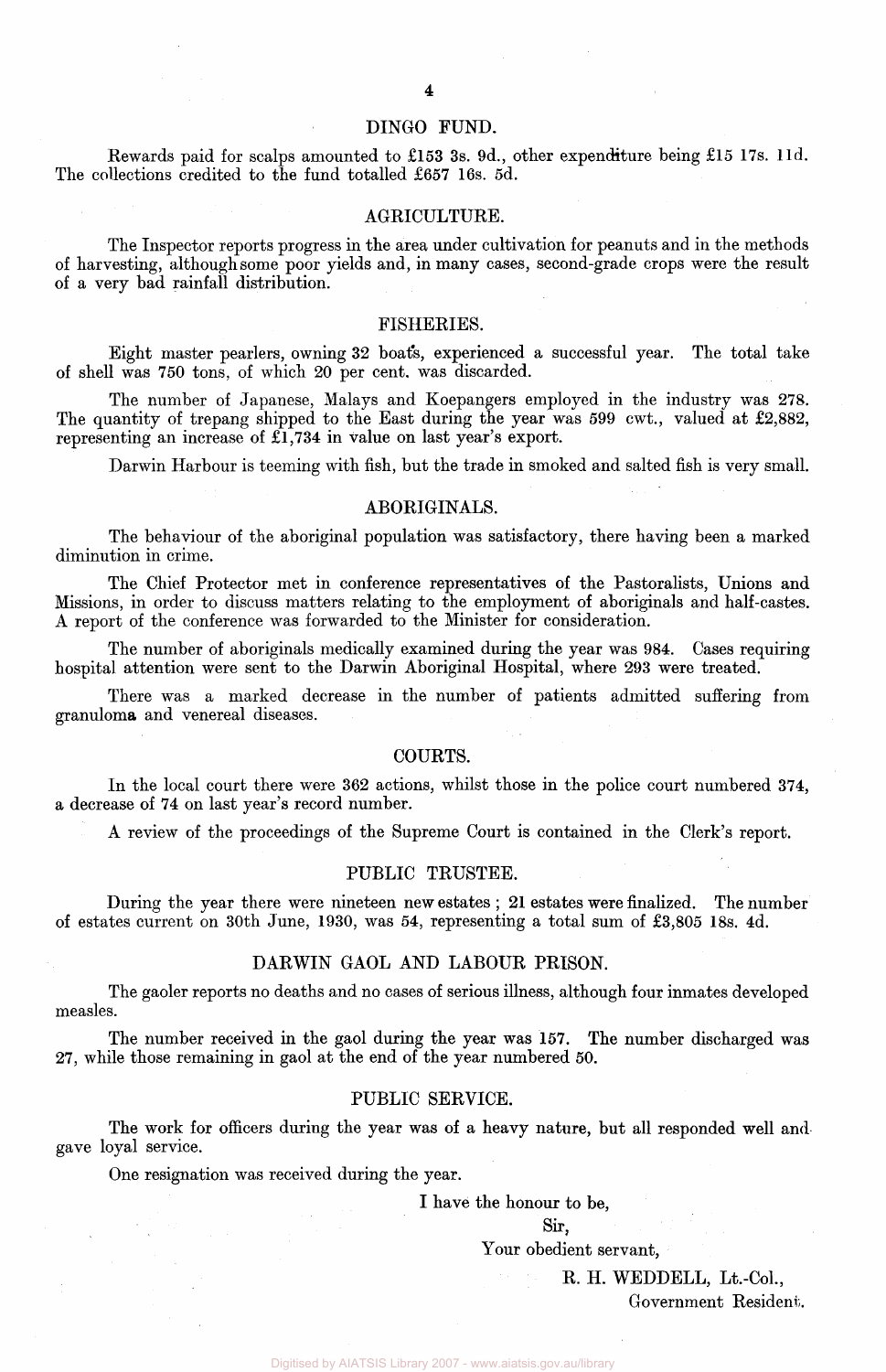#### REPORT OF THE CHIEF PROTECTOR OF ABORIGINALS.

EMPLOYMENT.—LICENCES, AGREEMENTS AND RECOGNIZANCES.

During the year licences to employ aboriginals were issued as follows :-

| $\sim$          |                                                |        |                                 |  |                                                                                                                                                                                                                                                                                                                         | and a state of the state of |                                                                         | $\cdots$                                   |     |
|-----------------|------------------------------------------------|--------|---------------------------------|--|-------------------------------------------------------------------------------------------------------------------------------------------------------------------------------------------------------------------------------------------------------------------------------------------------------------------------|-----------------------------|-------------------------------------------------------------------------|--------------------------------------------|-----|
|                 | and the state of the                           |        | the control of the state of the |  | $\rm Total$                                                                                                                                                                                                                                                                                                             |                             | $\mathbf{r}$ and $\mathbf{r}$ are associated to the set of $\mathbf{r}$ |                                            | 497 |
| Country<br>Town | $\ddot{\phantom{a}}$ .<br>$\ddot{\phantom{0}}$ | $\sim$ |                                 |  | والمنافعات والمعقل والتعقيل والتعقيل والتعقيل والتعقيل والتعقيل والمعاريات<br>$\mathcal{L}^{\mathcal{A}}$ . The contract of the contract of the contract of the contract of the contract of the contract of the contract of the contract of the contract of the contract of the contract of the contract of the contrac | $\cdot$ .                   | <b><i>Committee States</i></b>                                          | $\ldots$ 310<br>$\sim$ 100 $\pm$ 100 $\pm$ | 187 |

Agreements to the number of 236 were entered into between employers and protectors of aboriginals acting on behalf of aboriginal employees. Special agreements to the number of 41 were made, and of these 34 were connected with employment of aboriginal drovers. Permission was granted to 36 persons to remove aboriginals to places beyond North Australia ; 90 recognizances were entered into in respect of 85 aboriginals and five half-castes so removed.

Four half-caste girls accompanied approved employers to southern States. Special agreements governing their employment and recognizances to return them to North Australia when ordered by the Chief Protector, were required to be entered into by the employers.

Twenty applications were made for half-caste female household workers. Twelve half-caste females were placed in employment with approved employers who were required to pay wages to the credit of the employee in the<br>Aboriginals Trust Fund. Employers were instructed to endeavour by education, precept and environment to Employers were instructed to endeavour by education, precept and environment to elevate the girls to the white standard of hygiene and morality, and to make every effort by supervision and control to prevent any outside influence tending towards reversion to a lower standard.

*Employment of Aboriginal Drovers.*—A notice appearing in the *North Australia Government Gazette* of 25th September, 1929, stipulated the conditions under which protectors were to issue recognizances to persons removing aboriginals from the Northern Territory, or from one district to another in the Northern Territory, with droving plants. Such employers were required to enter into an agreement with each individual aboriginal employee, to pay a wage of £2 per week whilst travelling with stock and £1 per week whilst travelling with plant only. These conditions were in operation for some seven months when they were, along with the *Apprentices (Half-caste) Regulations,* suspended temporarily by direction of the Honorable the Minister. All agreements entered into were, however, to stand.

On 7th February, 1930, the *Apprentices (Half-caste) Regulations* were gazetted. The regulations, together with other proposed legislation relating to employment, were prepared on the basis of a considerable amount of data which had been carefully sifted. This legislation was framed for the purpose of assisting and encouraging the half-caste youth employed in the cattle station industry to develop into a useful citizen and to prepare him for his elevation to the white standard of living.

The regulations sought to remove certain of those influences which press such youths towards the aboriginal camps, also to improve the circumstances of the youths' upbringing, prior to attaining their majority, by adapting them to white civilization during their impressionable years.

The Chief Protector of Aboriginals invited representatives of the pastoralists, unions and missionaries to meet him in conference to discuss matters relating to the employment of aboriginal drovers, half-caste apprentices and aboriginals.

The conference was held at Darwin on the 9th, 10th and 12th of May, 1930, and the Chief Protector presided. The nine representatives (three nominees from each invited body) who attended, were men who had the benefit of many years contact with the aboriginals.

The various phases of the employment of aboriginals listed on the agenda were keenly debated. The principles embodied in certain proposed amendments to regulations were approved by unanimous vote of the conference. Important recommendations resulting from the discussion, along with the report of the conference, were forwarded to the Honorable the Minister.

A proposal for the enforcement of a liability upon employers in respect of medical attentions to aboriginal employees was also submitted.

The recommendations of the conference and the proposed amendments are expected to be finalized early in the new financial year, at which time receipt of the Minister's decision on the recommendations of the Bleakley report is also anticipated.

Two cases of exploitation of aboriginal labour were inquired into during the year.

Instructions were issued to Protectors to enforce rigidly the provisions of the Aboriginals Ordinance relating to the employment of female aboriginals.

|              |                                                           |                                                |                                              | TRUST FUND.                           |                                   |                                   |                                              |                                         |
|--------------|-----------------------------------------------------------|------------------------------------------------|----------------------------------------------|---------------------------------------|-----------------------------------|-----------------------------------|----------------------------------------------|-----------------------------------------|
| $\sim 20$    | Credit balance 1st July, 1929<br>Receipts during the year | $\ddot{\phantom{a}}$<br>$\ddot{\phantom{a}}$ . | $\ddot{\phantom{1}}$<br>$\ddot{\phantom{a}}$ | $\ddot{\phantom{1}}$<br>$\sim$ $\sim$ | $\cdot$ .<br>$\ddot{\phantom{1}}$ | $\ddotsc$<br>$\ddot{\phantom{0}}$ | $\ddot{\phantom{0}}$<br>$\ddot{\phantom{1}}$ | £<br>s. d.<br>1,183 14 11<br>1,868 15 2 |
|              | Withdrawals during the year                               | $\sim 100$                                     | $\bullet$ $\bullet$                          | $\bullet$ $\bullet$                   | $\sim$ $\sim$                     | $\sim$ $\sim$                     | $\ddot{\phantom{1}}$                         | 3,052 10 1<br>1,456 9 11                |
| <b>SALES</b> | Balance at 1st July, 1930                                 |                                                | $\bullet$ $\bullet$                          | $\sim 100$ km s $^{-1}$               | $\cdots$                          | $\cdots$                          | $\bullet\hspace{0.4mm}\bullet\hspace{0.4mm}$ | 1,596<br>$0\quad 2$                     |

#### 5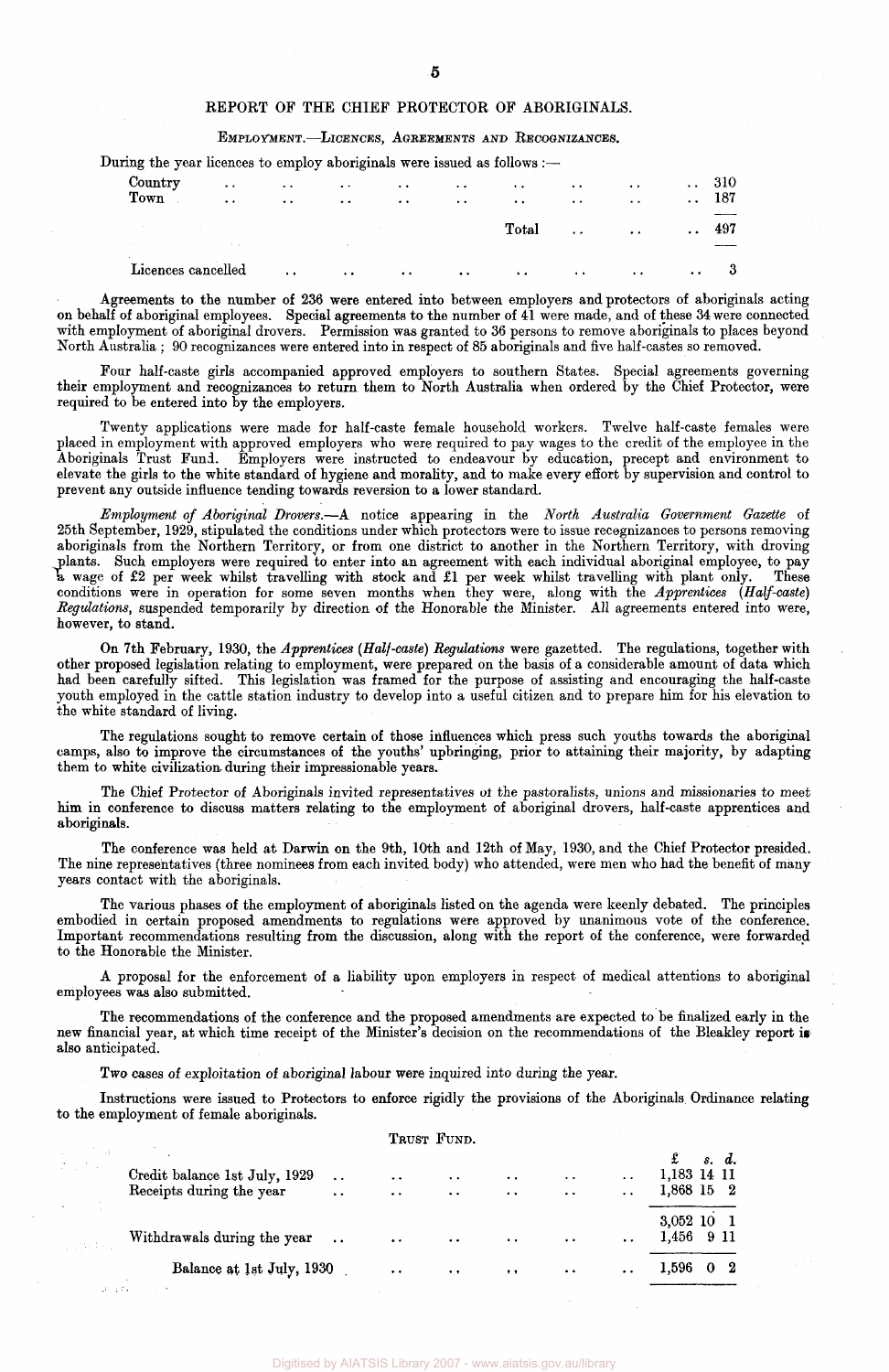Deposits and withdrawals increased considerably during the year. Action was taken to make employers honour their agreements to the aboriginal employees. One thousand one hundred and eighty-nine cash orders and 432 orders on stores for goods were issued to aboriginals in the town district of Darwin alone.

| The total expenditure for the year was—                                                        |                                        |                      |                      |                               |                      |                                              |                      |           | £              |             | s. d.    |              |       |
|------------------------------------------------------------------------------------------------|----------------------------------------|----------------------|----------------------|-------------------------------|----------------------|----------------------------------------------|----------------------|-----------|----------------|-------------|----------|--------------|-------|
| North Australia                                                                                |                                        | $\sim$ $\sim$        | $\cdot$ .            |                               |                      | $\bullet$                                    | $\ddot{\phantom{1}}$ |           | 3,848          |             | 9 11     |              |       |
| Southern Expenditure                                                                           | $\ddot{\phantom{0}}$                   |                      |                      | $\ddot{\phantom{1}}$          | $\ddot{\phantom{0}}$ | $\ddot{\phantom{0}}$                         | $\ddot{\phantom{1}}$ |           | 388            |             |          |              |       |
| Total                                                                                          | $\ddot{\phantom{1}}$                   |                      |                      |                               |                      |                                              |                      |           |                | 4,236 11 0  |          |              |       |
| Expenditure was apportioned as follows :-                                                      |                                        |                      |                      |                               |                      |                                              |                      |           |                |             |          |              |       |
| Southern Expenditure-                                                                          |                                        |                      |                      |                               |                      |                                              |                      | £         |                | s. d.       | £        |              | s. d. |
| Purchase of blankets, wire-netting for fishtraps                                               |                                        |                      |                      |                               |                      |                                              |                      |           |                |             | 388      | $\mathbf{1}$ |       |
| North Australia-                                                                               |                                        |                      |                      |                               |                      |                                              |                      |           |                |             |          |              |       |
| Rationing old and infirm aboriginals, Darwin excluded, freight and<br>cartage charges included |                                        |                      |                      |                               |                      |                                              |                      | $1,206$ 5 |                | - 1         |          |              |       |
| Maintenance-Rations equipment. Half-castes Home, Kahlin                                        |                                        |                      |                      | and the state of the state of |                      | $\ddot{\phantom{0}}$                         | $\ddot{\phantom{1}}$ |           |                |             |          |              |       |
| Compound and Native Hospital. Aged and infirm aboriginals,                                     |                                        |                      |                      |                               |                      |                                              |                      |           |                |             |          |              |       |
| Darwin                                                                                         | <b><i>Contract Contract States</i></b> | $\ddot{\phantom{0}}$ | $\ddot{\phantom{a}}$ |                               |                      |                                              |                      | 1,453     |                | $3 \quad 0$ |          |              |       |
| Kahlin Compound—Sanitary rates, telephone charges, and wages of                                |                                        |                      |                      |                               |                      |                                              |                      |           |                |             |          |              |       |
| aboriginal staff                                                                               |                                        |                      |                      |                               |                      | $\ddot{\phantom{0}}$                         |                      | 462       |                | 9 11        |          |              |       |
| Hospital fees—aboriginals                                                                      |                                        | $\ddot{\phantom{a}}$ | $\ddot{\phantom{a}}$ | $\ddot{\phantom{0}}$          | $\ddot{\phantom{1}}$ | $\ddot{\phantom{a}}$                         |                      | 165       | $\bf{0}$       | $\bf{0}$    |          |              |       |
| Defence Aboriginals, Supreme Court                                                             |                                        |                      | $\ddot{\phantom{a}}$ | $\ddot{\phantom{1}}$          |                      | $\ddot{\phantom{a}}$<br>$\ddot{\phantom{1}}$ |                      | 181       | $\overline{2}$ | -8          |          |              |       |
| Fares—Sick aboriginals                                                                         |                                        |                      | $\ddot{\phantom{0}}$ | $\ddot{\phantom{1}}$          |                      | $\ddot{\phantom{0}}$<br>39.X                 |                      | 191       | $\mathbf{0}$   |             |          |              |       |
| Meals supplied sick aboriginals                                                                |                                        |                      | $\cdot$ .            | $\ddot{\phantom{1}}$          |                      | $\bullet\hspace{0.4mm}\bullet\hspace{0.4mm}$ |                      |           | 77 10          | $\Omega$    |          |              |       |
| Sundries, including car allowance, printing, &c.                                               |                                        |                      |                      | $\ddot{\phantom{a}}$          | $\ddot{\phantom{a}}$ | $\ddot{\phantom{0}}$                         |                      | 111 19    |                | 2           |          |              |       |
|                                                                                                |                                        |                      |                      |                               |                      |                                              |                      |           |                |             | 3,848    |              | 9 11  |
|                                                                                                | Total                                  |                      |                      |                               |                      |                                              |                      |           |                |             | 4,236 11 |              | - 0   |
|                                                                                                |                                        |                      |                      |                               |                      |                                              |                      |           |                |             |          |              |       |

*Kahlin Compound.*—The cost of maintenance of the compound and kindred institutions was reduced considerably by utilizing the services of ambulatory patients. The following revenue (which does not include the sum of £165 credited to the half-caste home and the compound for clothing, fish and firewood supplied to the Aboriginal Branch), was earned :—

|                                                                             |                      |           |                      |               |                      |                       |                               |        |          | s. d. |  |
|-----------------------------------------------------------------------------|----------------------|-----------|----------------------|---------------|----------------------|-----------------------|-------------------------------|--------|----------|-------|--|
| Labour                                                                      | $\ddot{\phantom{a}}$ | $\cdots$  |                      |               | $\ddot{\phantom{0}}$ | $\bullet$ . $\bullet$ |                               | 96     |          |       |  |
| Fish and milk                                                               |                      |           |                      |               | $\ddot{\phantom{a}}$ |                       | $\bullet$ $\bullet$ $\bullet$ | 73     | 77       |       |  |
| Firewood                                                                    |                      |           |                      |               |                      |                       |                               | 108    | $\Omega$ |       |  |
| Sustenance of aboriginals employed by Government, and feeding of aboriginal |                      |           |                      |               |                      |                       |                               |        |          |       |  |
| witnesses                                                                   |                      |           |                      |               |                      |                       |                               | 141 19 |          |       |  |
| Sale of bags, blankets and clothing                                         |                      |           |                      | $\sim$ $\sim$ | $\ddot{\phantom{a}}$ |                       | $\cdot$ .                     | 53.    | - 6      |       |  |
| Sundries including maintenance of children (half-castes) by fathers         |                      |           |                      |               |                      |                       | $\sim$                        |        | 23 13 8  |       |  |
| Revenue not credited                                                        |                      |           | $\ddot{\phantom{1}}$ |               |                      |                       |                               | 90.    | $\theta$ |       |  |
|                                                                             | $\rm Total$          | $\cdot$ . | $\cdot$ .            |               |                      |                       |                               | 586    | 15       |       |  |

The average daily number maintained at the compound and half-caste home was 208, an increase of fourteen on the figure of the preceding year. There are now 91 half-castes in the home (29 males, 62 females). Seven of this number are domiciled with their employers, who are required to comply with an exacting procedure so as to ensure that every protection is afforded to the girls whilst residing away from the home.

A new fishtrap was erected on the compound beach. Considerable quantities of fish were supplied to the compound and hospital kitchens. The erection of a new kitchen by the compound staff provided improved catering facilities for the large number of inmates. Six new huts, in which to house aboriginals employed outside the compound, were completed. All unsightly huts were demolished and occupants transferred to new buildings. Extensions and repairs were carried out to existing buildings.

The actual cost of maintenance of the institution, including the salary of the Superintendent and Matron, was £2356 or about 7d. per head per day.

Details of medical attention rendered to aboriginals, and of cases treated at the clinic and native hospital, appear in the report of the Chief Medical Officer. Aboriginals suffering from minor maladies were given local attention by Protectors and station managers. Serious and obstinate cases were sent to Darwin and admitted to the native hospital or clinic. Thirty Cases were transported from Timber Creek police district alone. Supplies of drugs and medical supplies were forwarded regularly to rural treatment centres.

*Aged and Infirm Aboriginals.*—One hundred and fifty aged aboriginals received assistance in country districts. Blankets, rations and clothing were issued to them. Numbers of sick aboriginals were maintained at police depots for lengthy periods.

*Marriage.*—Permission was given by the Chief Protector for the celebration of marriage of seven female half-castes with persons other than aboriginals.

Action was taken to discourage any association which was calculated to result in or encourage marriage between coloured persons other than half-castes and female aboriginals including half-castes.

Where possible, contracting parties were requested to undergo a medical examination prior to marriage.